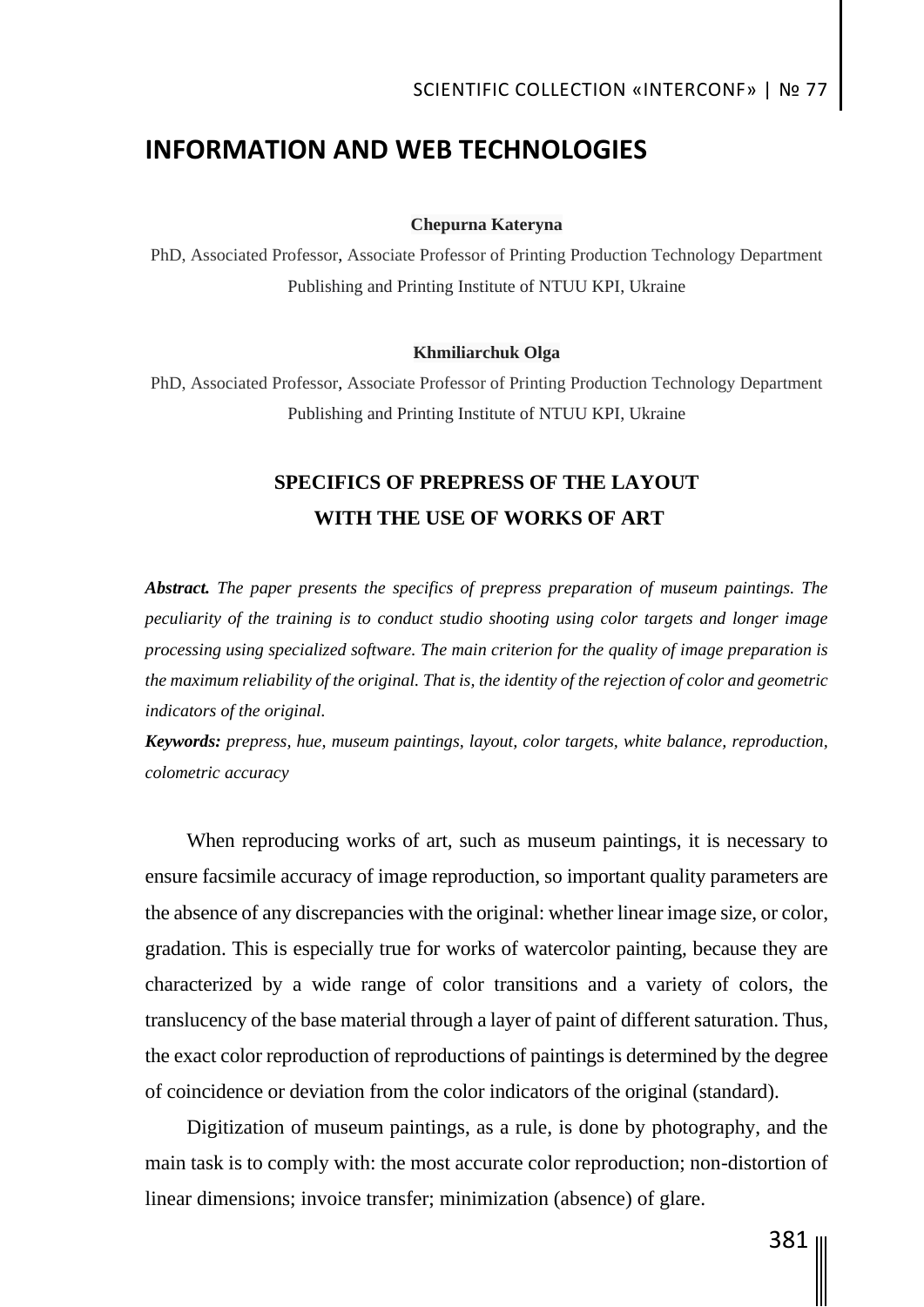# SCIENCE, EDUCATION, INNOVATION: TOPICAL ISSUES AND MODERN ASPECTS

A modern camera usually has an effective color management mechanism and a description of its own system – matrix and color filters. In addition, the processor or computer image processing program has built-in white balance settings for various standard light sources and descriptions of standard subject tasks (portrait, landscape, etc.). But for specific, non-standard lighting conditions when shooting, the average color description of the camera may not be enough. Therefore, to adjust it to the real conditions of shooting and subjects, it is necessary to place in the frame and photograph a special color target, and on it with the help of professional software to adjust the color rendering [1].

There are the following types of color targets [2-6]:

– by nature (digital, subject, printing);

– by functional purpose (for input devices, for output devices);

– by the location of fields (flat, in which the fields are located in the same plane and volume, the faces of which have different reflection coefficients, for example, the tool Spyder CUBE from Data Color);

– for the purpose of photography (for color correction as a color card, to adjust the white balance as a gray card, white card).

Usually the complete set of the target is not only a color map, but also a gray map to measure exposure and to establish white balance. Depending on the specific brand of target, the number of colors in the palette set may vary.

There are two target manufacturers on the Ukrainian and Russian markets: X-Rite and Data Color. In addition to these, well-known manufacturers are Coloraid.de, FujiFilm, Kodak, LaserSoft Imaging. DGK Color Tools is also wellknown in the USA, Europe and Australia. DGK Color Tools is also well-known in the USA, Europe and Australia. Depending on the frequency of use and operating conditions, manufacturers recommend that the color scale be updated approximately every two years for reliable color control, as optical, physical, or chemical effects on color fields occur during the use of the scales.

Typically, color targets, in addition to a set of calibration targets, also include software for creating camera profiles in various formats. Most often, the targets are a booklet measuring approximately 12.5×9×0.7 cm with a plastic base and a cover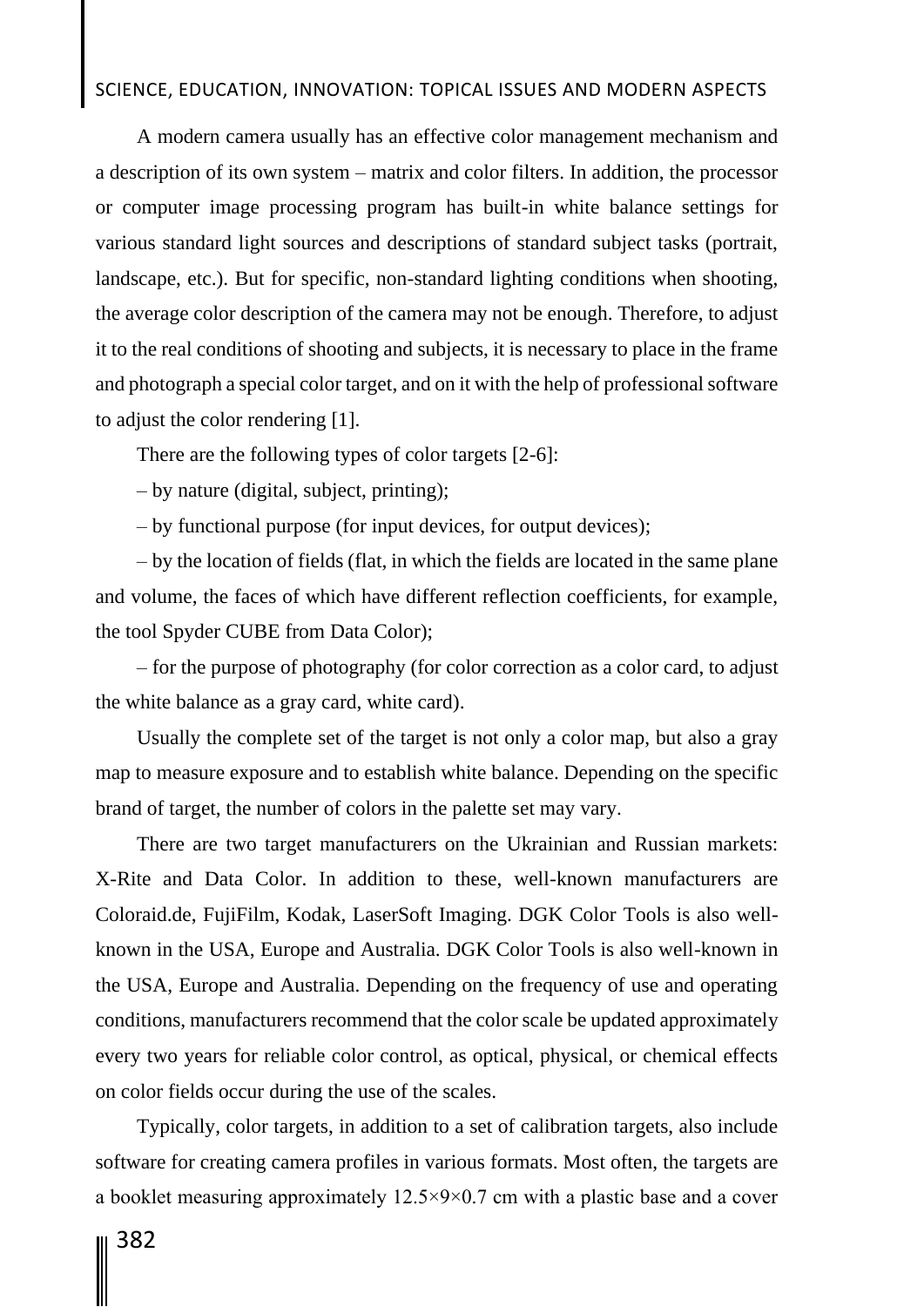that must be placed in the frame, within the key object, on any more or less flat surface without additional devices.

Photo processing and color adjustment are performed on the calibration scales of the color target, the initial values of which are reference, they are monitored and adjusted to the actual values obtained during shooting for each of the fields of the calibration target, which allows you to generate image profile for specific lighting conditions studio shooting.

Author's originals of paintings can be used in the digital prepress of both electronic and printed publications. In the case of prepress of original layouts for printing, when reproducing paintings, the goal is to achieve colometric accuracy. However, in case of impossibility to create colorimetrically accurate reproduction, there are two ways to ensure the maximum identity of color indicators [7–9]. The first method is to form a colorimetrically accurate reproduction of most colors of the image and reduce to the maximum approximation of those colors that are outside the color coverage of the output device. The second method involves compressing the information without losing detail in the case where the color coverage of the reproduction is less than the original, but the "uncovered" colors have a large number of image details and are subject-important.

Since the color coverage of a reproduction is often less than the color coverage of the original in achromatic colors, such compression can be performed according to the same laws as compression for grayscale reproductions. If you need to compress the tones of the dynamic range for saturated colors, this compression can also be performed according to the same laws. The criterion is always the maximum preservation of colorimetric accuracy of the image, taking into account the inevitable losses [9].

An additional possibility of maximum color reproduction is the use of Hi-Fi technology, that is reproduction with extended color coverage, obtained by using not four, but five, six and seven colors.

Ensuring accurate color reproduction in accordance with the standard is the result of the interaction of the processes of digital photographic image creation,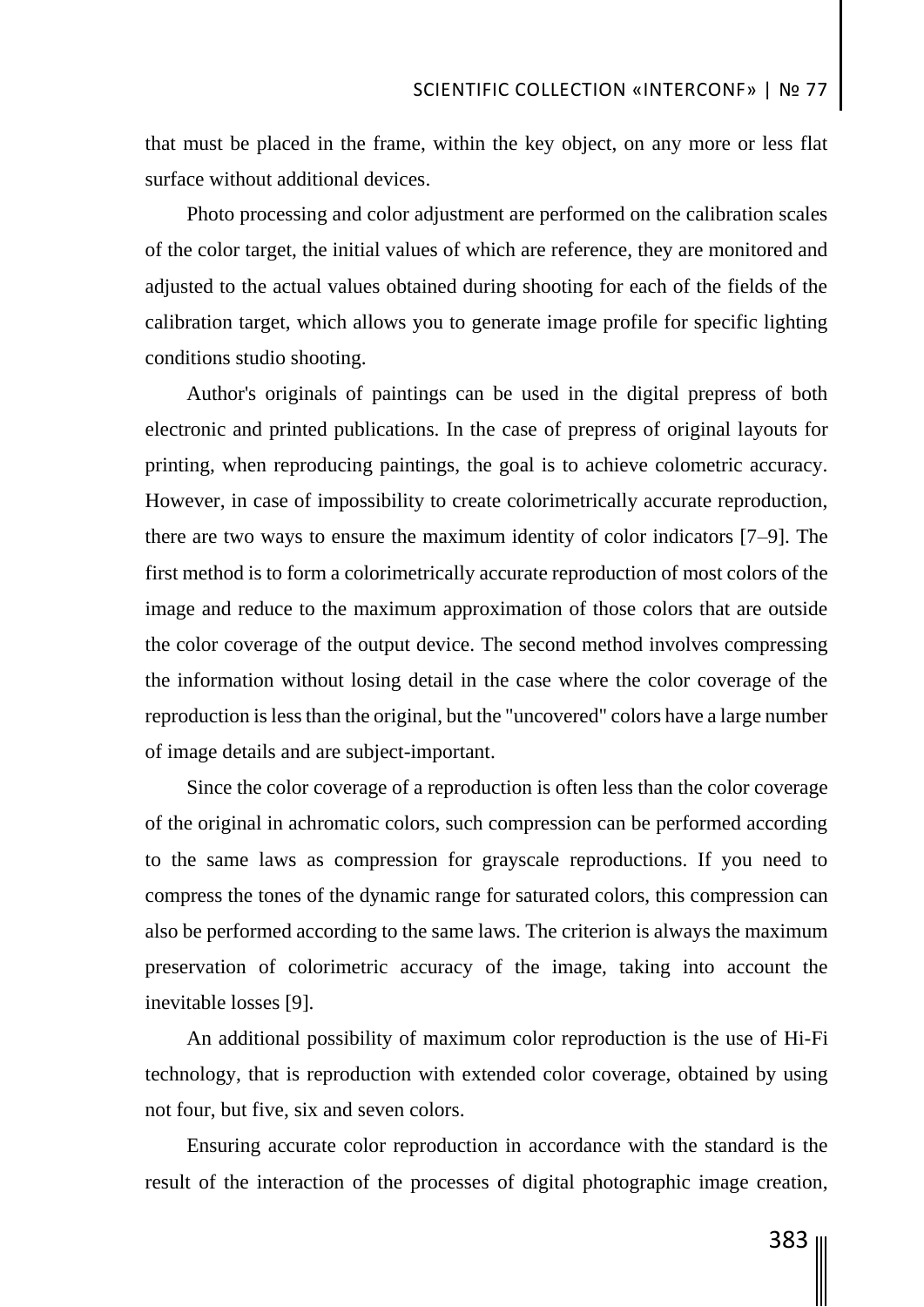# SCIENCE, EDUCATION, INNOVATION: TOPICAL ISSUES AND MODERN ASPECTS

prepress and printing of the original layout. At each technological stage of reproduction of museum pictures distortions of the images which are resulted in the table can arise. Timely prevention and elimination of these shortcomings is the key to obtaining colorimetrically accurate reproduction.

*Table 1*

## **Distortion of images that occur during the reproduction of museum paintings**

| $N_2$          | Type of<br>distortion                                 | Cause                                                                                             | Ways to eliminate and prevent                                                                                                                        |
|----------------|-------------------------------------------------------|---------------------------------------------------------------------------------------------------|------------------------------------------------------------------------------------------------------------------------------------------------------|
|                |                                                       |                                                                                                   | occurrence                                                                                                                                           |
| 1              | $\overline{2}$                                        | 3                                                                                                 | $\overline{4}$                                                                                                                                       |
| 1              | Photography                                           |                                                                                                   |                                                                                                                                                      |
| 1.1            | Deviation<br>in color, hue                            | The color temperature is<br>set incorrectly                                                       | - Selection of white balance manually.<br>- Setting the color temperature<br>according to the light source                                           |
| 1.2            | Glare (loss of<br>details in<br>hightlight)           | Excessive exposure value                                                                          | - Decrease the exposure value.<br>- Adjust the shutter speed                                                                                         |
|                |                                                       | Incorrect installation of<br>the original                                                         | Properly install or hang pictures<br>relative to the camera and light<br>sources                                                                     |
| 1.3            | Loss of<br>details in the<br>shadows                  | Insufficient exposure<br>value                                                                    | - Increase the exposure value.<br>- Adjust the shutter speed                                                                                         |
| 1.4            | Curvature of<br>linear<br>dimensions                  | Incorrect lens, focal<br>length                                                                   | The use of optics acceptable for<br>shooting the subject                                                                                             |
|                |                                                       | Incorrect installation of<br>the original                                                         | Properly install or hang pictures<br>relative to the camera                                                                                          |
| $\overline{2}$ | Prepress                                              |                                                                                                   |                                                                                                                                                      |
| 2.1            | Deviations in<br>color, hue of<br>color               | Subjective error of the<br>operator of prepress<br>processing (at a manual<br>mode of processing) | - Use of color scales when taking<br>photos,<br>- Use of additional software for auto-<br>correction;<br>- Calibration of the workstation<br>monitor |
| 2.2            | Changing the<br>proportion of<br>linear<br>dimensions | Image cropping error                                                                              | Using guidelines of graphic editor                                                                                                                   |
| 2.3            | Loss parts of<br>image                                | Gradation imbalance                                                                               | Set points of white, black, gray<br>balance                                                                                                          |
| 3              | Digital printing                                      |                                                                                                   |                                                                                                                                                      |
| 3.1            | Deviations in<br>color, hue of<br>color               | Incompatibility of file<br>profile data with the<br>printing device                               | Match color separation settings to<br>printing equipment                                                                                             |
|                |                                                       | Incorrect print settings                                                                          | Set the print settings recommended for<br>playing this image                                                                                         |